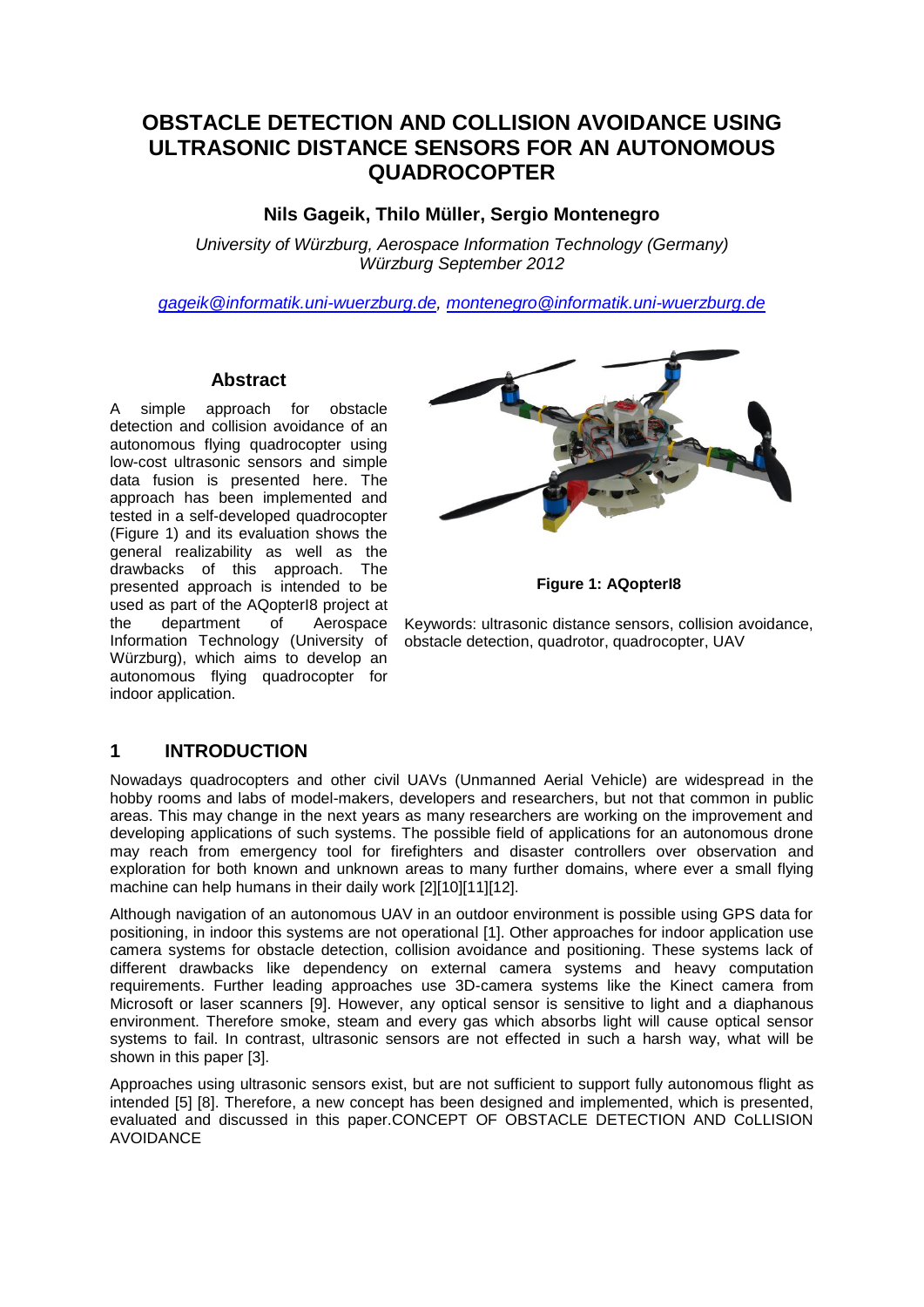The approach is divided into two main modules: One for Obstacle Detection and one for Collision Avoidance. The modules are implemented independently of each other. Hence the concept is still valid and applicable in case of changing or adding sensors of a different kind.

Figure 2 shows the overall concept of the subsystem part, which is presented by this paper. The ultrasonic raw data is filtered and fused altogether and with IMU (inertial measurement unit) data, before it is proceed to the obstacle detection module. The collision avoidance module uses the results of obstacle detection and enables a controlled flight. Remote data from a computer or an RC (Radio Control) controller for activating and deactivating the system as well as sending steering commands are feed through.



**Figure 2: Concept**



**Figure 3: Sectors of Obstacle Detection**

## **1.1 Obstacle Detection**

In the obstacle detection module, redundant ultrasonic sensors are used to increase detection resolution and sensor data reliability. Since ultrasonic sensors have a width dihedral detection angle, the resolution of detected obstacles is very low. The implemented approach uses always two ultrasonic sensors for one half of the same angle. Hence, though the double amount of sensors is needed, the redundancy and resolution is also doubled. Figure 3 shows the implemented constellation using 12 ultrasonic sensors for a 360 degree circle. For example sensor S0 and sensor S1 share one half of their total angle.

## **1.2 Collision Avoidance**

The collision avoidance module divides the area around the quadrocopter dependent on the measured distance into three zones for each direction (Figure 5):

- Far or safe zone (green)
- Close zone (yellow)
- Dangerous zone (red)

The behavior of the collision avoidance module can be described best with a state machine (Figure 4). Initially and if the autonomous collision avoidance is off, the quadrocopter is in state 0. If the autonomous mode is activated, the quadrocopter can switches between state 1, 2 or 3 depending on the measured distance to a nearby object. State 1 (safe zone) is active, if there is no obstacle nearby (object distance  $>$  a+b). If an obstacle is detected in the close zone (a  $>$  object distance  $>$  a+b), state 2 (close area) is activated and the corresponding pitch or roll angle towards the obstacle is limited depending on the measured distance reducing the speed of approach. In the dangerous zone (a < object distance), state 3 is activated and the distance to the obstacle is controlled using a PID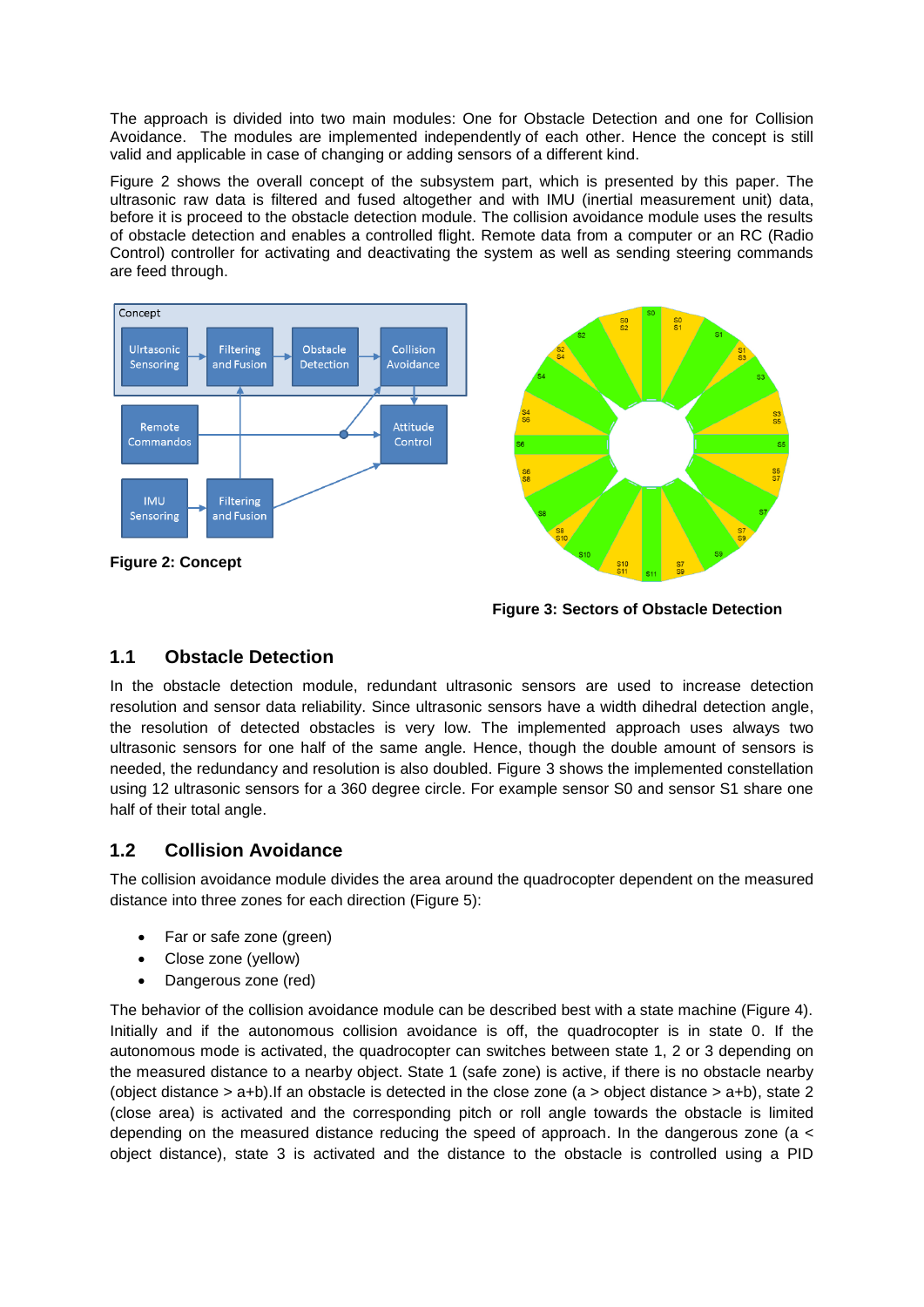controller, preventing a further approach to the obstacle. Hence, such a state machine is necessary for every direction.



**Figure 4: Collision Avoidance**



**Figure 5: Distance Zones**



**Figure 6: Sensors with Holder**

## **2 IMPLEMENTATION**

The presented concept has been implemented and integrated in the self-developed quadrocopter (Figure 5) of the chair. The SRF02 ultrasonic sensor has been chosen because of its low price, high range of measurement, and easy communication interface for several entrants using I2C interface.

The sensor has been mounted using GFK plates cutted with a CNC. One sensor holder (Figure 6) with three ultrasonic sensors has been mounted on each side arm of the quadrocopter. The three sensors of one side arm are fused to calculate the distance data for the collision avoidance of one direction. Hence the collision avoidance module uses four directions and consists of two collision avoidance state machines (Fig. 4) dedicated to the roll and pitch angles.

The constellation and number of 12 ultrasonic sensors derives from the approach of redundancy as well as the 55° dihedral angle that the SRF02 ultrasonic sensor provides. At least 7 sensors are necessary to cover a 360° circle range. For double redundancy this leads to 14 ultrasonic sensors. However, the experimental results have shown that using 12 sensors in four groups of three sensors on each side gives better results. This simplifies the geometrical design and increases the possible sample time of the system. Furthermore each sensor has a 20° tipping angle from the perpendicular on the object. A higher tipping angle of an object is not detectable anymore, since there are not enough ultrasonic waves reflected from the surface of the object. With 27.5° between every sensor and 20° tipping angle, each three sensor combination of every arm covers 95° tipping angle. Hence all twelve sensors cover every horizontal angle within the minimum tipping angle of 20° and enabling the system to detect a wall at every yaw angle.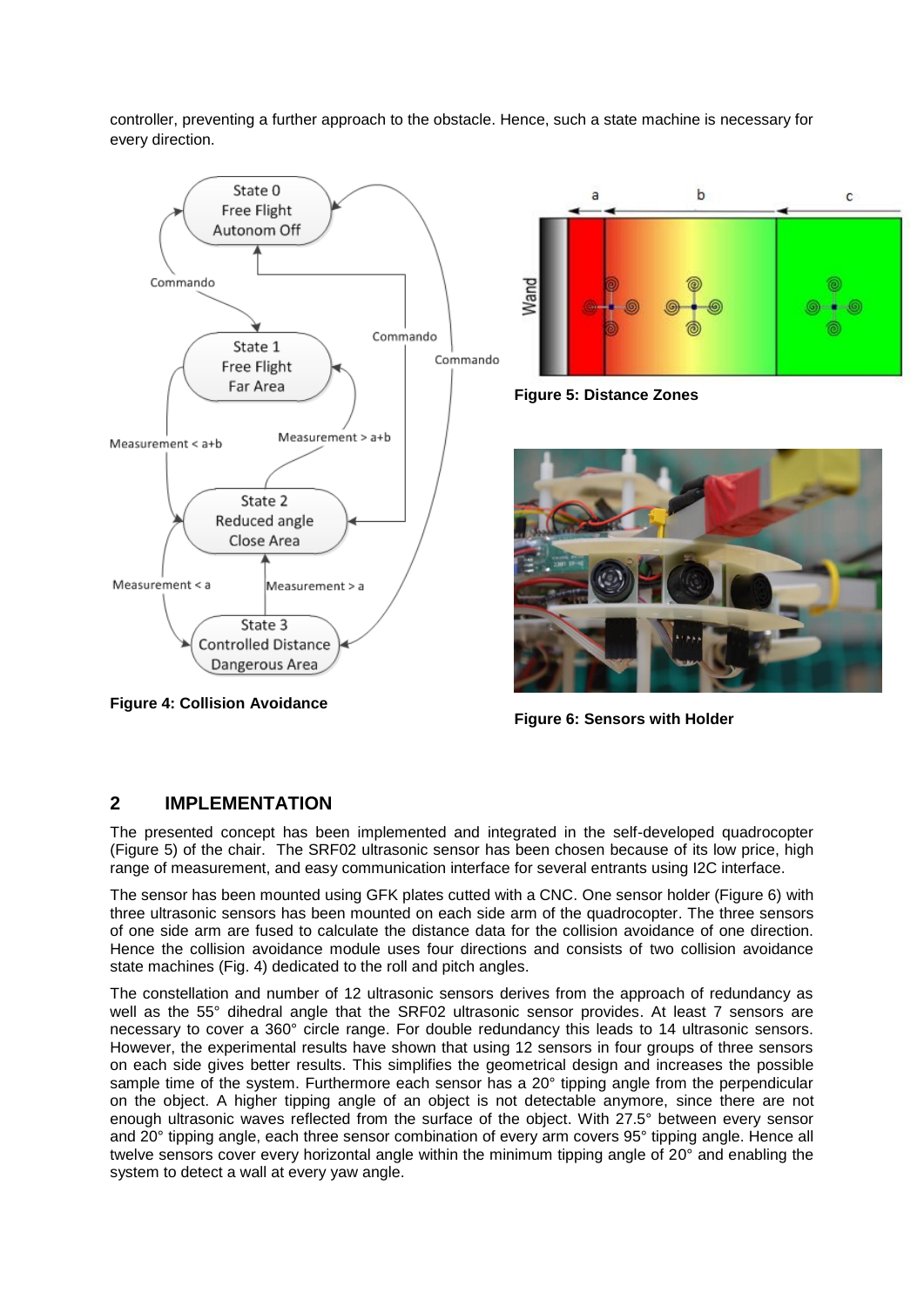One major issue on implementation was the fact that the sensors disturb each other. Though more sensors allow the raising of the sample time and the resolution of objects detection, more sensors also mean more noise and errors. Therefore a trade of between sample time and accuracy had to be made. The best results were found by using 3 activation groups and activate those four sensors with 90° shift angle between each other at the same time. This leads to a group sample time of 30ms and a sensor sample time of 90ms.

Another problem is the fact, that the rotations of the quadrocopter manipulate the ultrasonic measurements. Therefore measurements from the IMU like the angular rate from the gyroscope are used to detect rotations and dismiss incorrect measurements of the ultrasonic sensors.

Figure 7 shows the hardware design of the system. Beside the 12 ultrasonic sensors for obstacle detection two distance sensors, one infrared and one ultrasonic, are used for height control. The system can be steered using a rc controller or a computer via Bluetooth. For steering and debugging a control panel implemented in QT (Figure 8) has been developed for displaying actual obstacle data, controlling parameter and so on. The quadrocopter can also be steered for autonomous positioning using the computer program.



**Figure 7: Hardware Design**

**Figure 9: Obstacle Detection** 

#### **3 EVALUATION**

The performance of the obstacle detection as well as the collision avoidance has been extensively evaluated [3].

Under good circumstances, which mean ultrasonic sound reflecting straight surfaces, the system is capable to reproduce its environment with an accuracy of few centimeters. Figure 9 illustrates the results measured in our lab. Furthermore, the evaluation could point out, that the system is capable to detect a wall through smoke, which was not possible with optical sensors. But the system lacks on detecting soft surfaces like foamed material and people wearing clothes. Unlike infrared sensors, ultrasonic sensors are capable of detecting water and glass surfaces.

The collision avoidance module and the implementation of the PID controller to control the distance to an object has been evaluated using the optical tracking system PPT X4 from WorldViz [4]. The stationary distance control has been investigated. Here the system has been steered into a rectangular edge. After reaching the dangerous zone of 1 meter, the collision avoidance takes full control of the quadrocopter and keeps the position in the corner, performing autonomous stationary flight. The evaluation shows, that the system is capable to keep a distance of 1m to an ideal wall with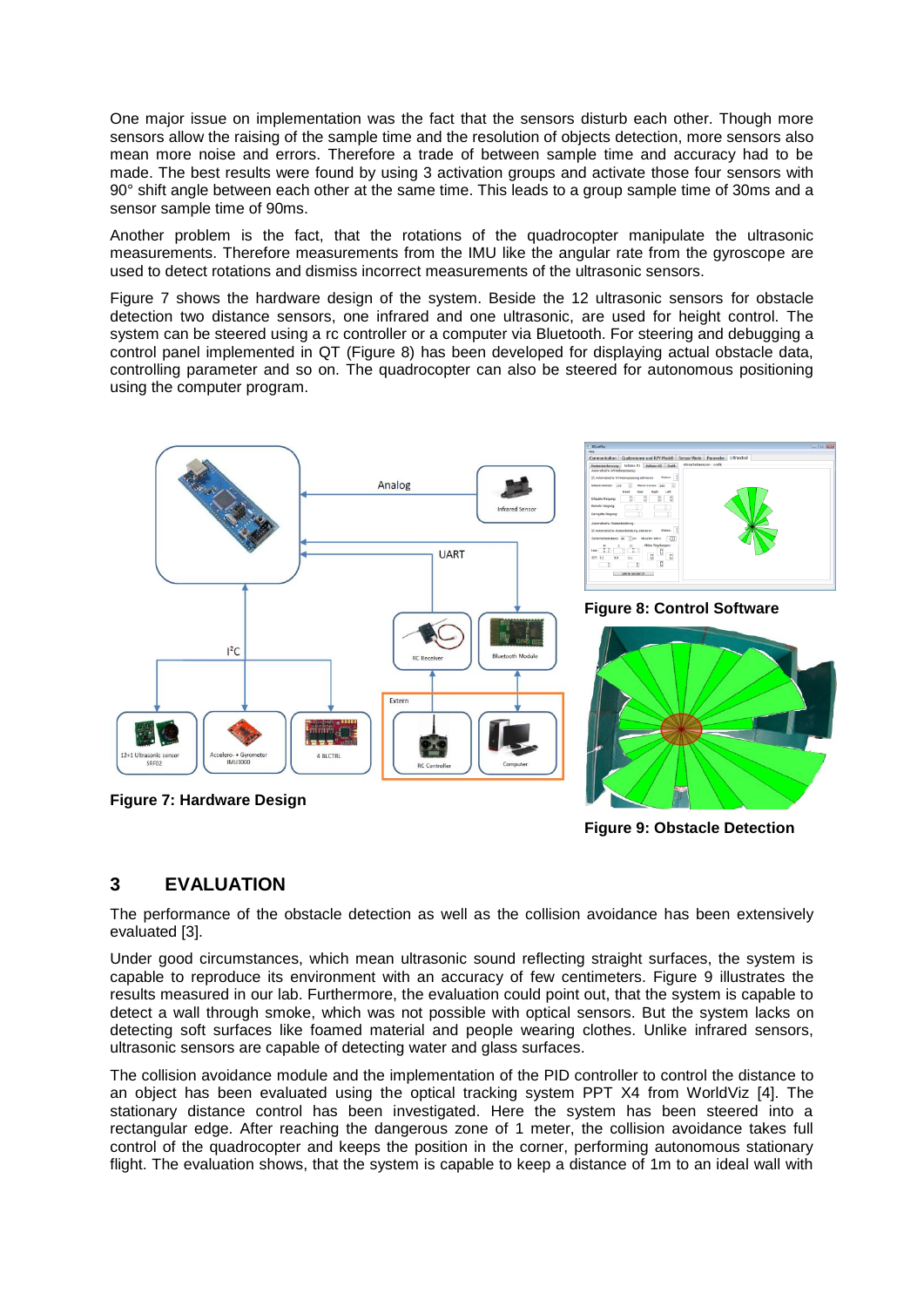a standard deviation between 0.05m and 0.15m. At this distance wind reflected from the wall is already a big source of noise for a stable position holding.

Also, the dynamic collision avoidance has been evaluated with two main experiments. In the first experiment, the quadrocopter has been flown to a corner with one fixed and one movable wall. After the quadrocopter reached its position in the corner, the movable wall has been pushed back and forth, simulating a dynamic obstacle approaching the quadrocopter. Thus the quadrocopter had to avoid a collision and keep a predefined distance of 1m to the obstacle at the same time. On the way back the quadrocopter was following the obstacle autonomous. Figure 10 shows the results of this experiment measured with the optical tracking system. The blue line is the position of the quadrocopter and the green line the position of the obstacle simplified on the relevant axis. The maximal lower deviation was 25cm, while the maximal higher deviation was 65cm. These both values of course depend on the dynamic of the movement.



**Figure 10: Dynamical Collision Avoidance**

Blue: Position of Quadrocopter; Green: Position of Obstacle

Figure 11 shows the results of the second dynamic experiment, presented here. Again the quadrocopter stood autonomously flying in a corner and the distance to both walls has been changed by remote command from 150cm to 70cm. The quadrocopter reaches the new position within 2 seconds.



**Figure 2: Autonomous Flight**